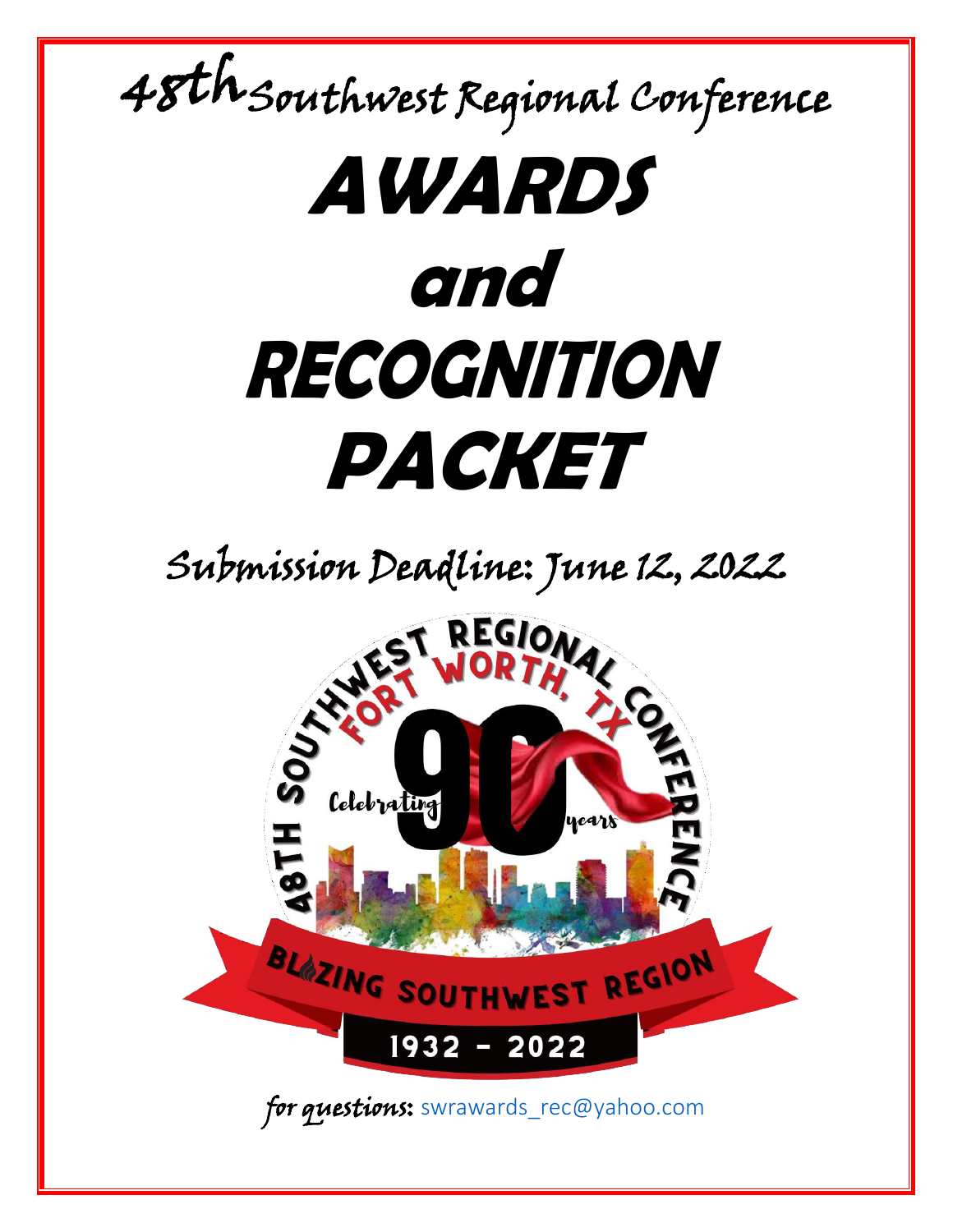# **2021-2022 SOUTHWEST REGION**

# *Chapter Awards*

# **CHAPTER AWARD CATEGORIES (ALUMNAE AND COLLEGIATE):**

- ∆ Social Action Award
- ∆ Exemplary Program Planning and Development
- ∆ Membership Services
- ∆ Strategic Partnership Collaboration
- ∆ Exemplary Arts & Letters
- ∆ Chapter of the Year (Alumnae and Collegiate)

# **MEMBER AWARD CATEGORIES:**

∆ Outstanding Delta DEAR of the Year ∆ Outstanding Collegiate Member of the Year ∆ Outstanding Alumnae Member of the Year

# **COLLEGIATE ONLY AWARD CATEGORIES:**

∆ Advisor of the Year

∆ Highest GPA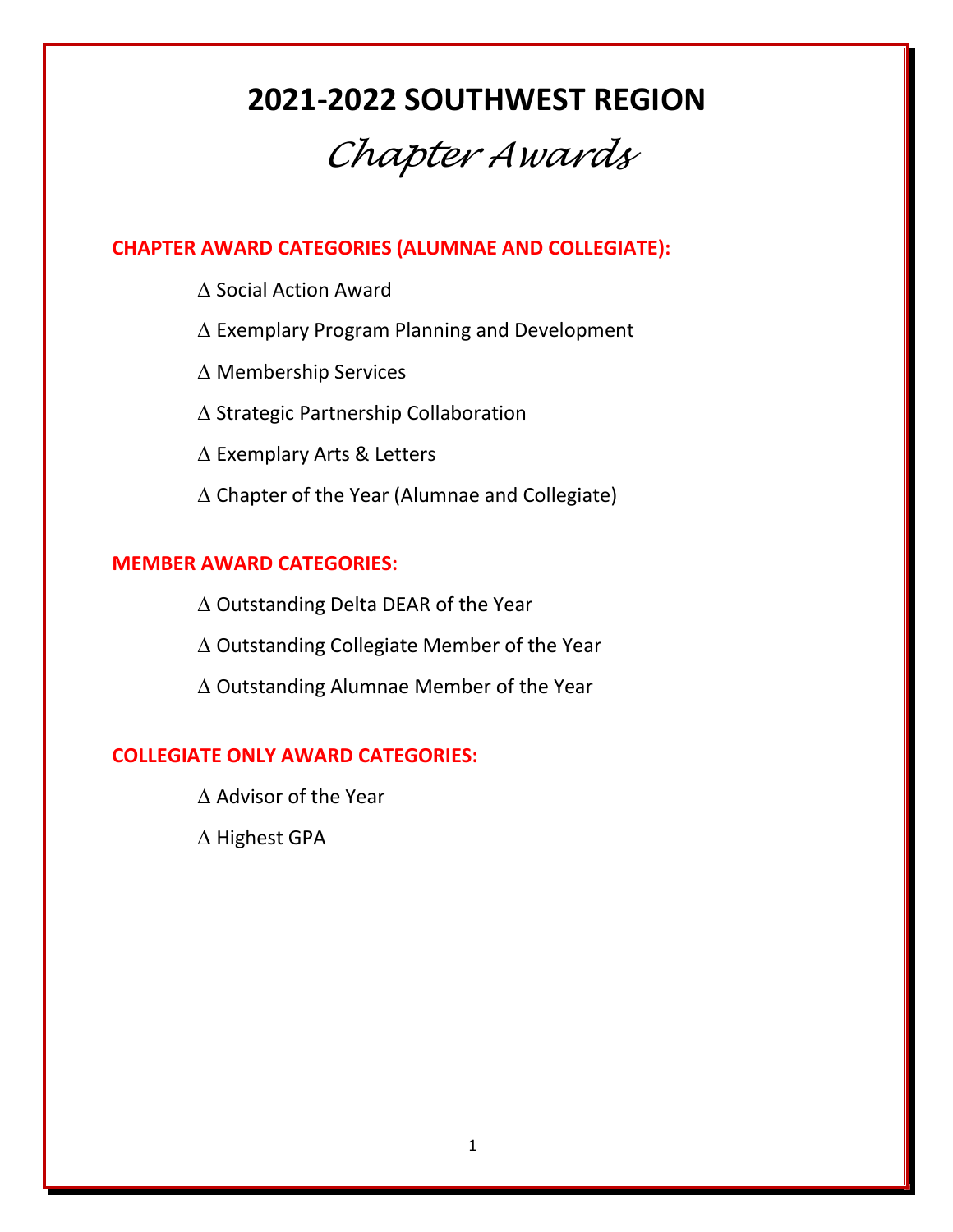# **Criteria for Southwest Region Awards**

Dear Chapter Presidents:

The Awards and Recognition Committee along with the Regional Arts and Letters Commission, Membership Services Committee, Program Planning and Development Committee and Social Action Commission are pleased to announce the **"Call for Nominations"** for the Southwest Region. We are delighted to present one application for all award submissions. Through this online link, you or your designee will select each applicable category to submit the chapter's award-winning program(s) and upload the supporting documents.

We strongly encourage all chapters to submit an application for exemplary programs during the 2021-2022 sorority year. Awards will be given to collegiate, small, medium, and large alumnae chapters in each category... Sorors, we want to see all your excellent programs that are BLAZING new paths in the Southwest Region!

- ∆ **Deadline to submit: June 12, 2022, at 11:59pm (CDT).**
- ∆ **Programs/Events must be implemented between July 1, 2021-May 31, 2022**.
- ∆ **Photo Guidelines**  May submit a maximum of three (3) pages (8.5" X 11") with pictures, flyers, programs, news articles, etc. (collages are acceptable). Please label all documents with chapter name and description of the photo (i.e., Dallas Alumnae-Social Action). Documents must be submitted in JPG or PNG.
- ∆ **Only Electronic Submissions will be accepted**. A separate submission is required for each award nomination. If multiple submissions are submitted, only the first submission will be considered per category.
- ∆ **Narrative must not exceed 400 words with specific details regarding your event**:

(i.e., creativity/innovation, community impact, attendance, partnership, etc.)

- ∆ **All criteria must be met to be considered for the award.**
- ∆ **Submission Guidelines:** Please see each award for additional requirements specific to the award category.

Please ensure you select the correct award submission and provide the substance needed to emphasize your event**.**

**For questions, comments, or concerns please contact The Awards Committee at:** 

**Swrawards\_rec@yahoo.com**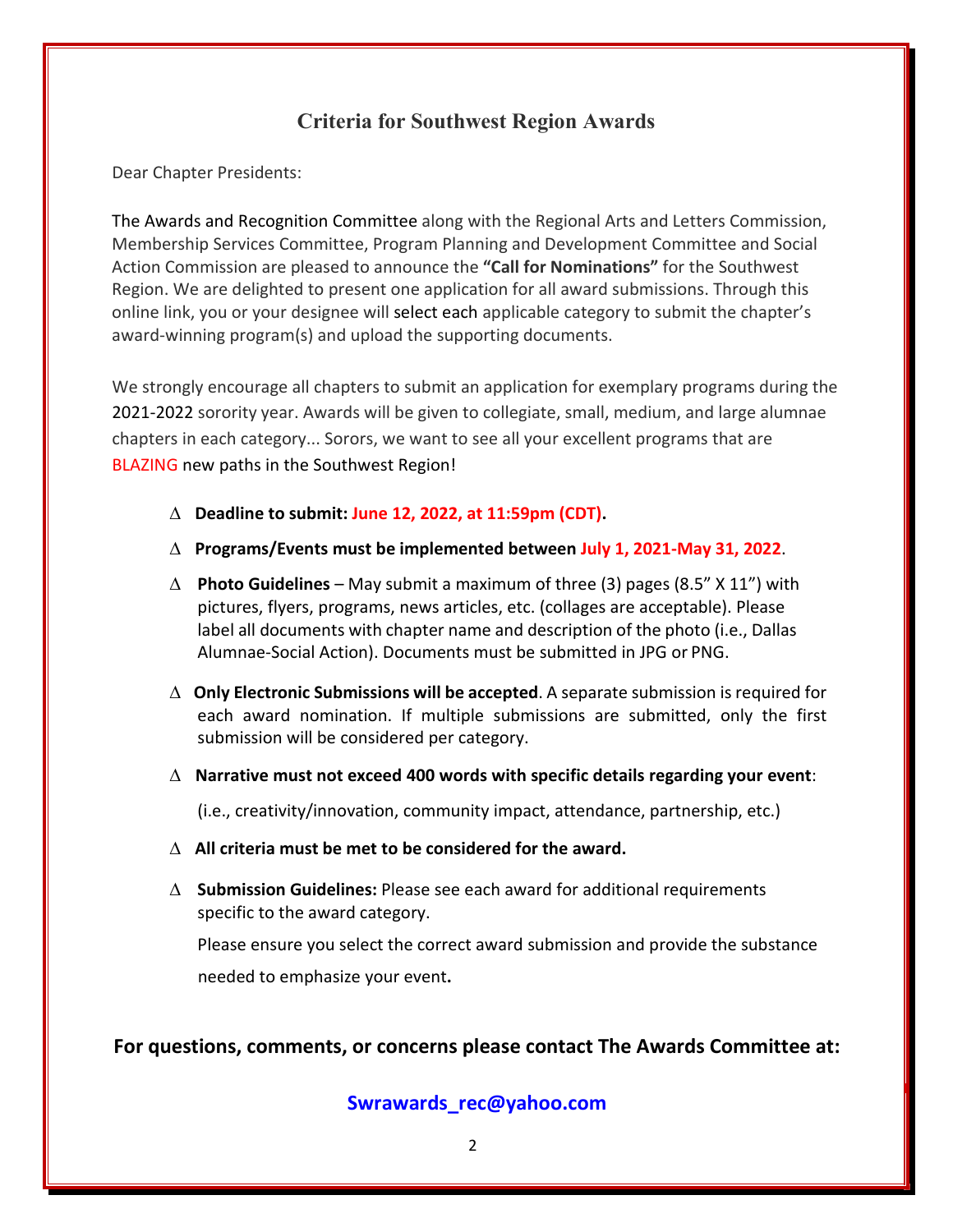# **Criteria for Southwest Region Awards**

# EXEMPLARY SOCIAL ACTION AWARD

#### *Social Action Award*

This award will recognize three alumnae chapters (one large, one medium and one small) and one collegiate chapter that has developed and implemented exemplary programs in the area of Social Action.

The essay of nomination must include supporting documentation that clearly illustrates the chapter is qualified to receive special recognition, including, but not limited to photos, newspaper articles, event flyers and programs, or awards.

#### ∆ The following must be highlighted in the submission:

- Did your chapter integrate Social Action activities/presentation at every monthly chapter meeting? What was your monthly Social Action activity? Did you provide handouts and a Power-Point Presentation, etc.
- Did your chapter cultivate activism in your chapter by attending, Delta Days at the Nation's Capital, Red and White Day at the State Capital, city council meetings, school board meetings, county commissioner court meetings, etc. What was your issue or purpose for attending the meetings? Did your chapter follow up after the meeting with your elected officials?
- Did your chapter continuously integrate Mobilization, Education, Voter Registration?

#### ∆ The essay should detail the following:

- Program(s)/Projects
- Percentage of chapter members who participated in planningand/or conducting the program/project
- Goals, objectives, and other relevant information that accurately depicts the strength andsuccess of the program/project
- Efforts made to involve or reach as many persons in the community as possible
- Collaboration with other community organizations andindividuals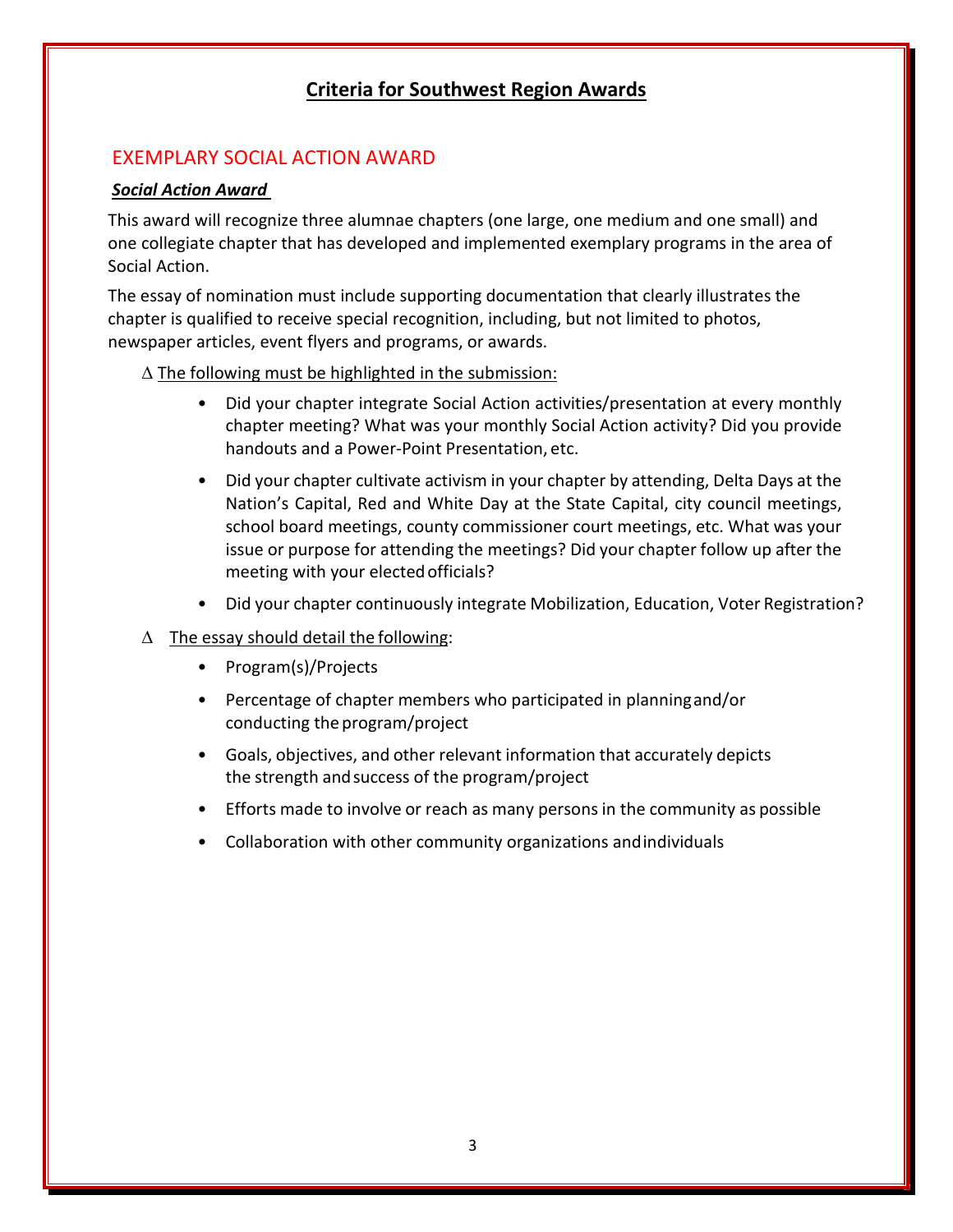# EXEMPLARY PROGRAM PLANNING AND DEVELOPMENT AWARDS

#### *Economic Development*

This award will recognize three alumnae chapters one large, one medium, and one small and one collegiate chapter that has developed and implemented an exemplary program in the area of Economic Development.

The essay of nomination must include supporting documentation that clearly illustrates the chapter is qualified to receive special recognition, including, but not limited to photos, newspaper articles, event flyers and programs, or awards.

#### ∆ The essay should detail the following:

- Describe the programs or projects your chapter has been involved in relative to Grand Chapter's 2021-2022 Economic Development initiatives.
- Provide details on how these programs have affected your chapter, community/campus you serve.
- List and provide proof of any awards your chapter has received for your exemplary "Economic Development" chapter program or project.
- Provide detailed evidence of feedback from the target audience and program/event analysis.
- Collaboration with Strategic Partners, across chapter committees, with other community organizations and Delta chapters to executeprogramming.

#### *EducationalDevelopment*

This award will recognize three alumnae chapters (one large, one medium, and one small) and one collegiate chapter that has developed and implemented an exemplary program in Educational Development.

The essay of nomination must include supporting documentation that clearly Illustrates the chapter is qualified to receive special recognition, including, but not limited to photos, newspaper articles, event flyers and programs, or awards.

- $\Delta$  The essay should detail the following:
	- Programs that promote careers in science, technology, engineering, math and/or other educational interests within the chapter's community or campus through various programs.
	- Must include exemplary program implementations inclusive of scholarship initiatives, mentoring programs, the Dr. Betty Shabazz Delta Academy, Delta GEMS, and/or EMBODI within the submitting chapter's programs.
	- Describe ways in which the chapter has implemented the exemplary program(s).
	- Describe any additional educational development programs that have been implemented in your chapter and the impact these programs have had onyour chapter, the participants, and the community/campus.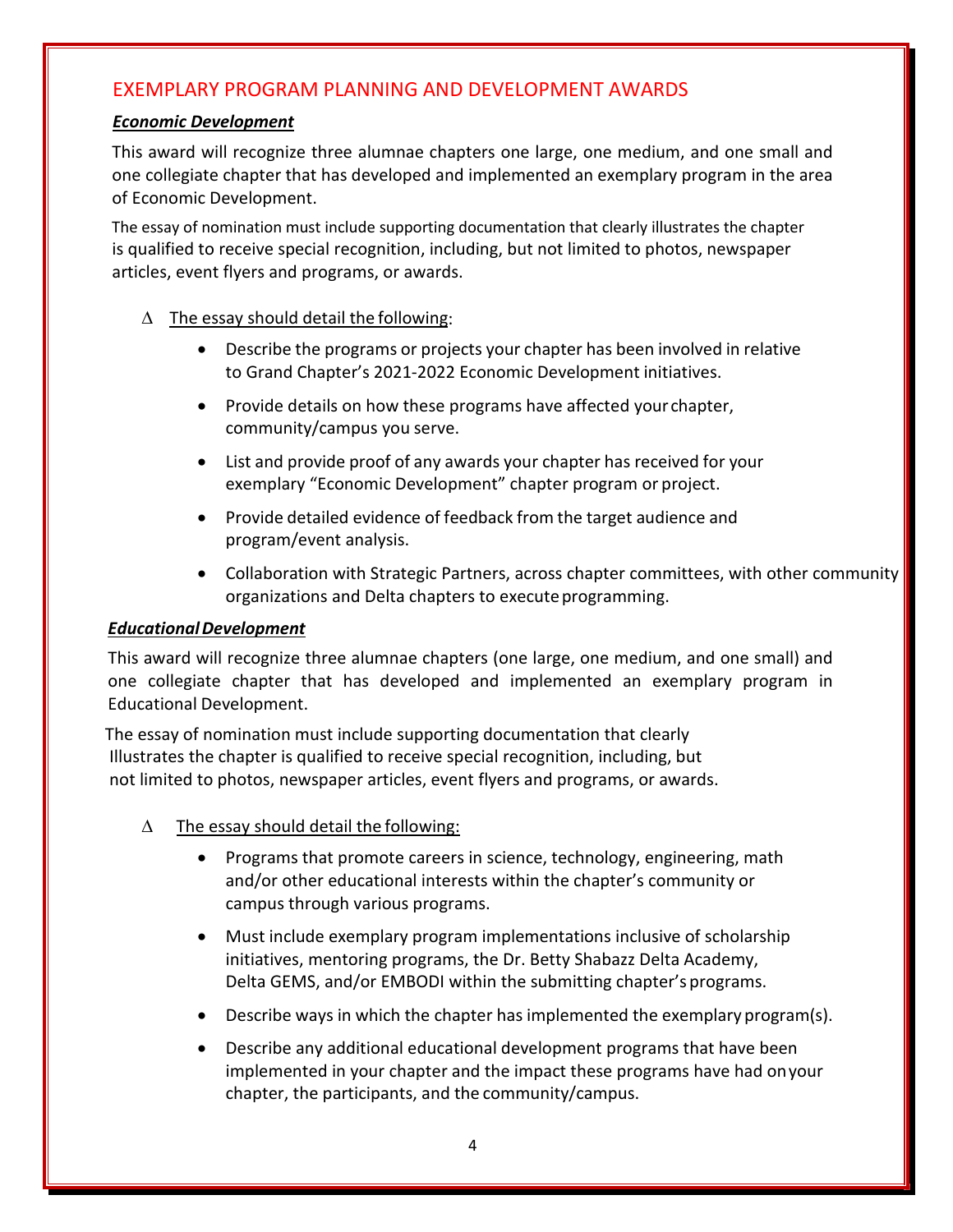- List and provide proof of any awards or recognitions the chapter has received for their exemplary chapter program(s).
- Provide evidence of feedback from the target audience and program/event analysis.
- Collaboration with Strategic Partners, across chapter committees, with other community organizations and Delta chapters to execute programming.

#### *International Awareness and Involvement*

This award will recognize three alumnae chapters (*one large, one medium, and one small*) and one collegiate chapter that has developed and implemented exemplary programs in the area of International Awareness and Involvement.

The essay of nomination must include supporting documentation that clearly illustrates the chapter is qualified to receive special recognition, including, but not limited to photos, newspaper articles, event flyers and programs, or awards.

∆ One of the following International Awareness and Involvement initiatives must be highlighted:

- **Training Resources in Family Education (T.R.E.E.)** located in Durban
- **Adelaide Tambo School** for the Physically Challenged located in Johannesburg
- **Mary Help of the Sick Mission Hospital** located in Kenya
- **I Can Fly High School** located in Kenya
- **Muindi Mbinga School** located in Kenya
- **Siana Boarding Primary School** located in Kenya
- **Delta House/Vashti Village** located in Eswatini (formerly known as Swaziland)
- **Delta Sigma Theta Elementary School (Cynthia M. A. Butler-McIntyre Camp** located in Cherette, Haiti

#### $\Delta$  The essay should detail the following:

- The programs or projects your chapter has been involved in relative to Grand Chapter's
- 2021-2022 International Awareness and Involvement initiatives.
- Significant impact these programs have made toward building awareness for international issues, especially those that affect mothers, daughters, and sisters of the Diaspora.
- Ways in which the program has encouraged collaboration with other community organizations on these issues.
- Specific outcomes your program efforts have generated: (e.g., money raised, policy changes, supplies, or financial donations).
- Ways in which the chapter program has encouraged cross-cultural understanding.
- List and provide proof of any awards or recognitions the chapter has received for its exemplary chapter program(s).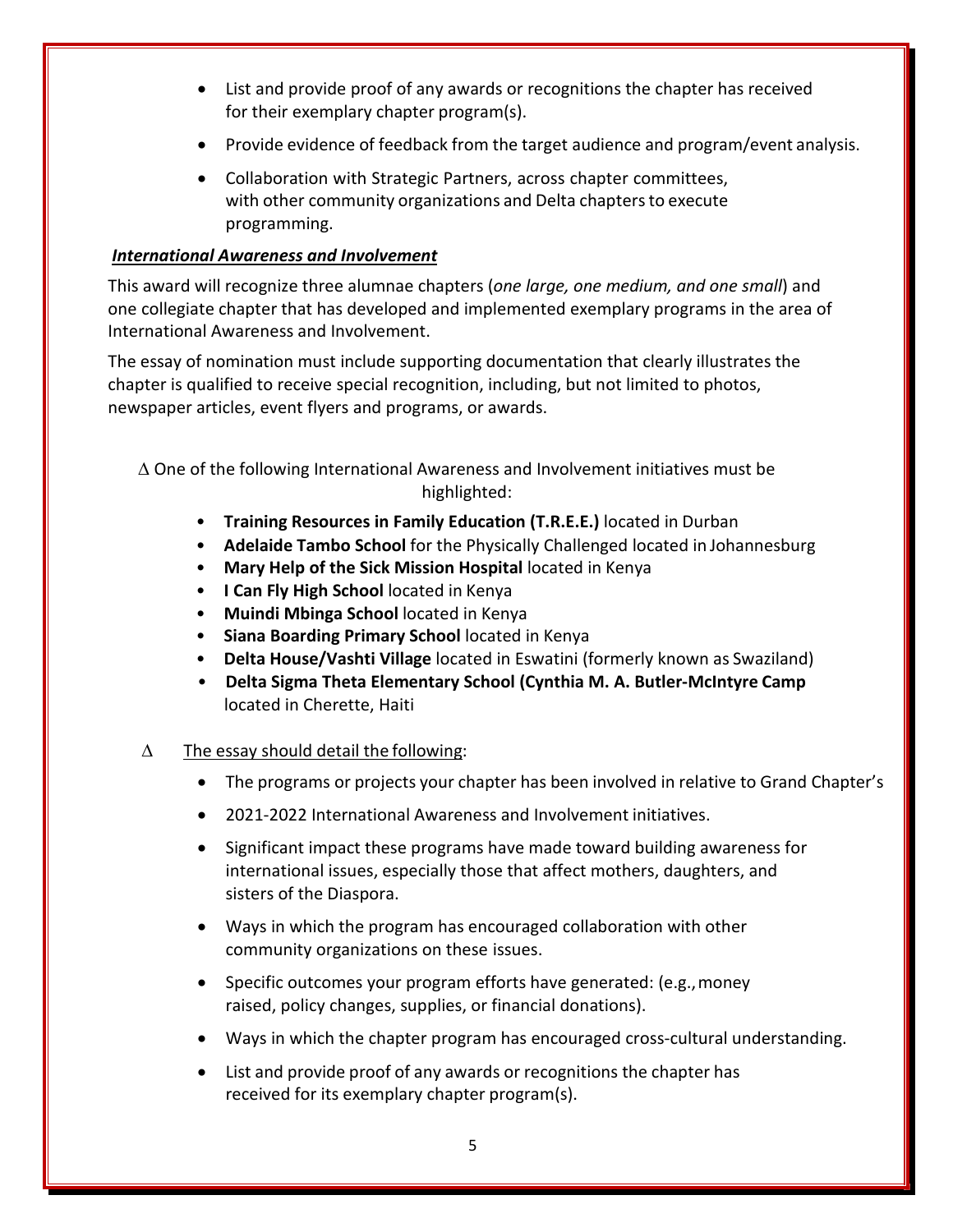- Evidence of feedback from the target audience and program/eventanalysis.
- Collaboration with Strategic Partners, across chapter committees, with other community organizations and Delta chapters to executeprogramming.

#### *Physical and MentalHealth*

This award will recognize three alumnae chapters (one large, one medium, and one small) and one collegiate chapter that has developed and implemented exemplary programs in the area of Physical and Mental Health.

The essay of nomination must include supporting documentation that clearly illustrates that the chapter is qualified to receive special recognition, including, but not limited to photos, newspaper articles, event flyers and programs, or awards.

∆ One of the following Physical and Mental Health initiatives must behighlighted:

#### **Mental Health Across the Lifespan (M.H.A.L.)**

- Bullying
- Post-Partum Depression/Depression and College Students
- Successful Aging

#### **At least two Strategic Partner Collaborations:**

- American Heart Association
- American Cancer
- March of Dimes
- St. Jude's Children's Research Hospital
- American Diabetes Association
- Sisters Network Inc. **Regional Partner**

#### ∆ The essay should detail the following:

Implementation of at least one of the programs as an external program targeting the community.

- Incorporation of the Bullying or Human Trafficking module into youth programs (EMBODI, Delta Academy and Delta GEMS) curriculum, and implementation as a collaborative effort between the Physical & Mental Health and the Educational Development committees.
- Collaboration with local mental health, aging or social service organizations (e.g. AARP, Alzheimer's Association) in implementing the M.H.A.L. programs.
- Ways in which the program has encouraged collaboration with other community organizations on these issues.
- List and provide proof of any awards or recognitions the chapter has received for its exemplary chapter program(s).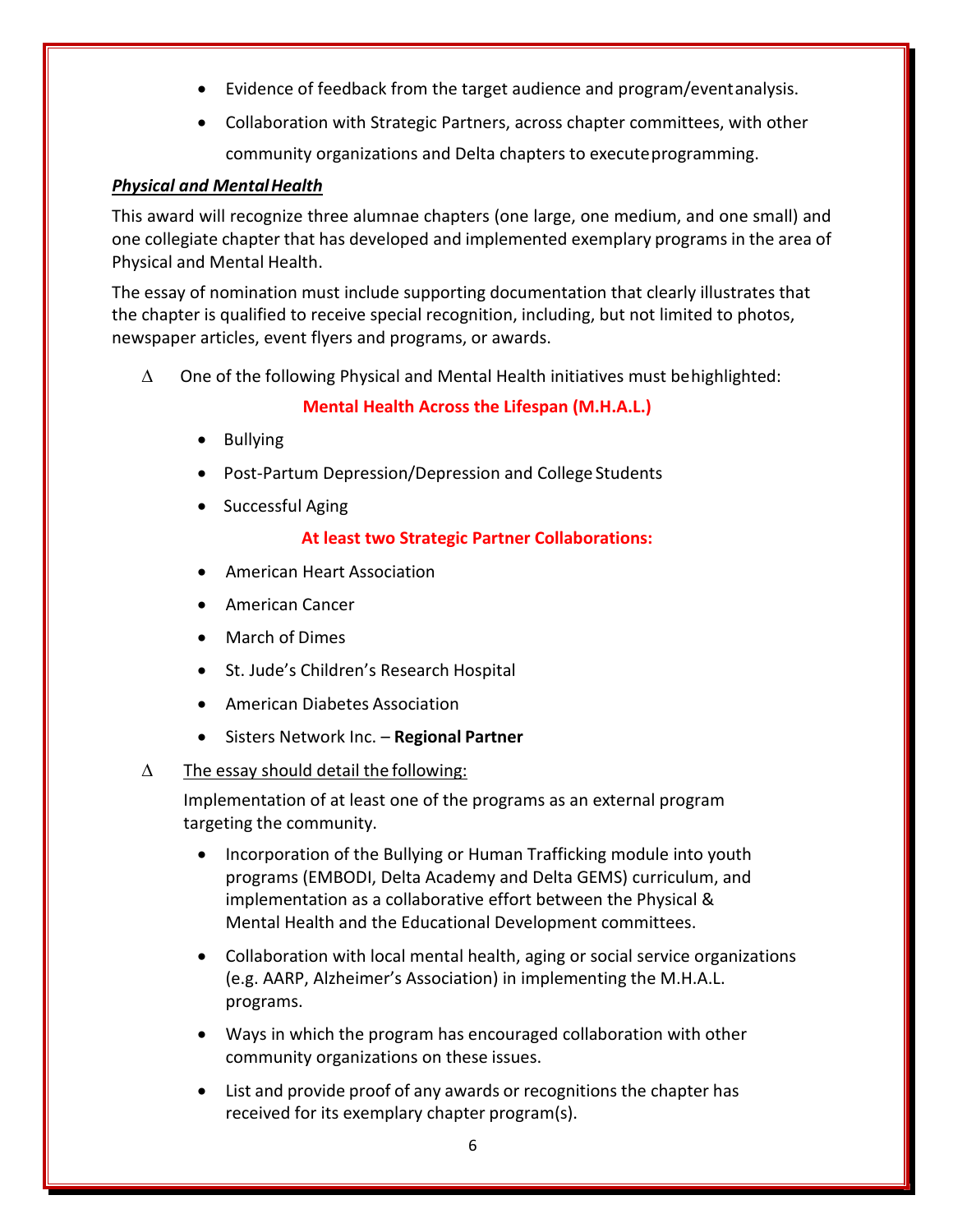- Evidence of feedback from the target audience and program/event analysis.
- Collaboration with Strategic Partners, across chapter committees, with other community organizations and Delta chapters to execute programming**.**

# MEMBERSHIP SERVICES "SUSTAINING OUR SISTERHOOD" AWARD

This award will recognize three alumnae chapters (one large, one medium, and one small) and one collegiate chapter that have demonstrated creativity, uniqueness, and stimulating activities and events to promote a culture of fellowship through sisterhood. Activities and events must have been held between July 1, 2021 – April 30, 2022. This year we would like your submission in a video format along with a 250-word description of the activities and events held to sustain your membership. Below are the rules for submission.

#### **Video Format**

- 1. *Chapter Introduction:* A short opening that introduces the chapter by name and gives an overview of the activities and events
- 2. *Demonstration:* A video no longer than 2 minutes, including chapter introduction and demonstrating the activities and events held to sustain your membership

#### **How to Create the Video**

- *Presentation:* Position the video camera for opening such that it records the Soror(s) speaking at approximately waist level; Record activities with close-up and panning motion shots to give accurate look at the success of the event; Photo montages set to music are acceptable videos aswell.
- *Delivery:* Speak clearly at adequate volume, make good eye contact with the camera, showexcitement for reclamation.
- *Filming:* For chapter introduction, make sure the background isn't distracting. Shoot against a singlecolor background if possible. If the camera is not stationary (tripod; recommended), the camera operator must maintain a still position. Ensure all clips in video have adequate lighting.
- *Adding Background Music:* Make sure the music is not too loud/overpowering over the moderating Soror. All songs must be free of profanity and **must adhere to the Delta Sigma Theta Sorority, Inc. Chapter Music Licensing Guide**.
- *General Video Specs:* Make sure to record in high-definition video via professional camera or mobile device.

#### **How to Send It to Us**

- *Saving Your Video:* To extract the video, connect the professional camera, iPhone or Android device to your computer and save the file as an .MP4, .MPEG, .AVI or .MOV file (dependent on yourcomputer)
- *Naming the File:* Follow this format: chapter name state sosvideo
	- $\triangleright$  Alumnae Example: northharriscountyalumnae tx sosvideo
	- $\triangleright$  Collegiate Example: mutau la sosvideo
- *Sending the Video to Us:* Go to wetransfer.com, if asked to set up an account, select 'I just wantto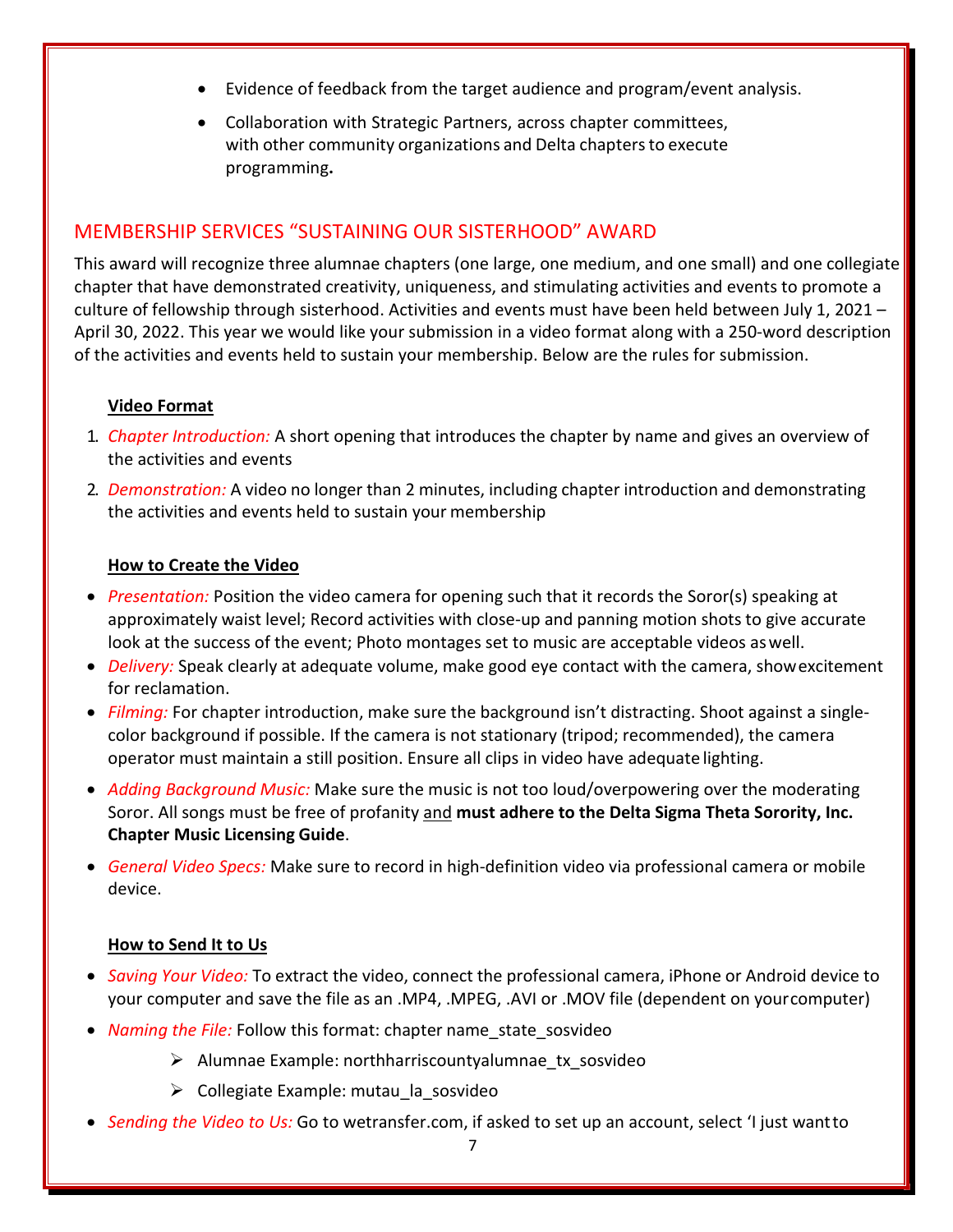send files.' In the white box (see example image below), add video file, in the 'email to' field put membershipservicesSWR@gmail.com, enter your email in the 'your email' field, and enter the file name in the 'title' field. No 'message' is required. Click 'transfer' to submit.

• *Sending the 250-Word Description to Us:*

|            | membershipservicesswr@gmail.com  |  |
|------------|----------------------------------|--|
| Fmail to   |                                  |  |
| Your email | 1005derrick@sbcglobal.net        |  |
| Title      | North Harris Cnty AlumTX SOSvide |  |
| Message    |                                  |  |

### STRATEGIC PARTNERSHIP AWARD

This award will recognize three alumnae chapters (one large, one medium, and one small) and one collegiate chapter that has developed and implemented exemplary programs in the area of Strategic Partnership with one of our charitable partners.

The essay of nomination must include supporting documentation that clearly illustrates that the chapter is qualified to receive special recognition, including, but not limited to photos, newspaper articles, event flyers and programs, or awards.

- ∆ The essay should detail the following:
	- Describe the Strategic Partnership Program, activity or event that was implemented with one of the nine charitable partners.
		- o American Cancer Society
		- o American Diabetes Association
		- o American Heart Association
		- o DREF
		- o March of Dimes
		- o NCNW (National Council of Negro Women)
		- o St. Jude's Children's Research Hospital
		- o Sisters Network Inc. **(Regional Partner)**
		- o UNICEF
	- Ways in which the chapter exemplifiesthe mission, ideals, and goals of the Sorority.
	- A description of how the chapter and its members serve as examples forother Alumnae and Collegiate chapters.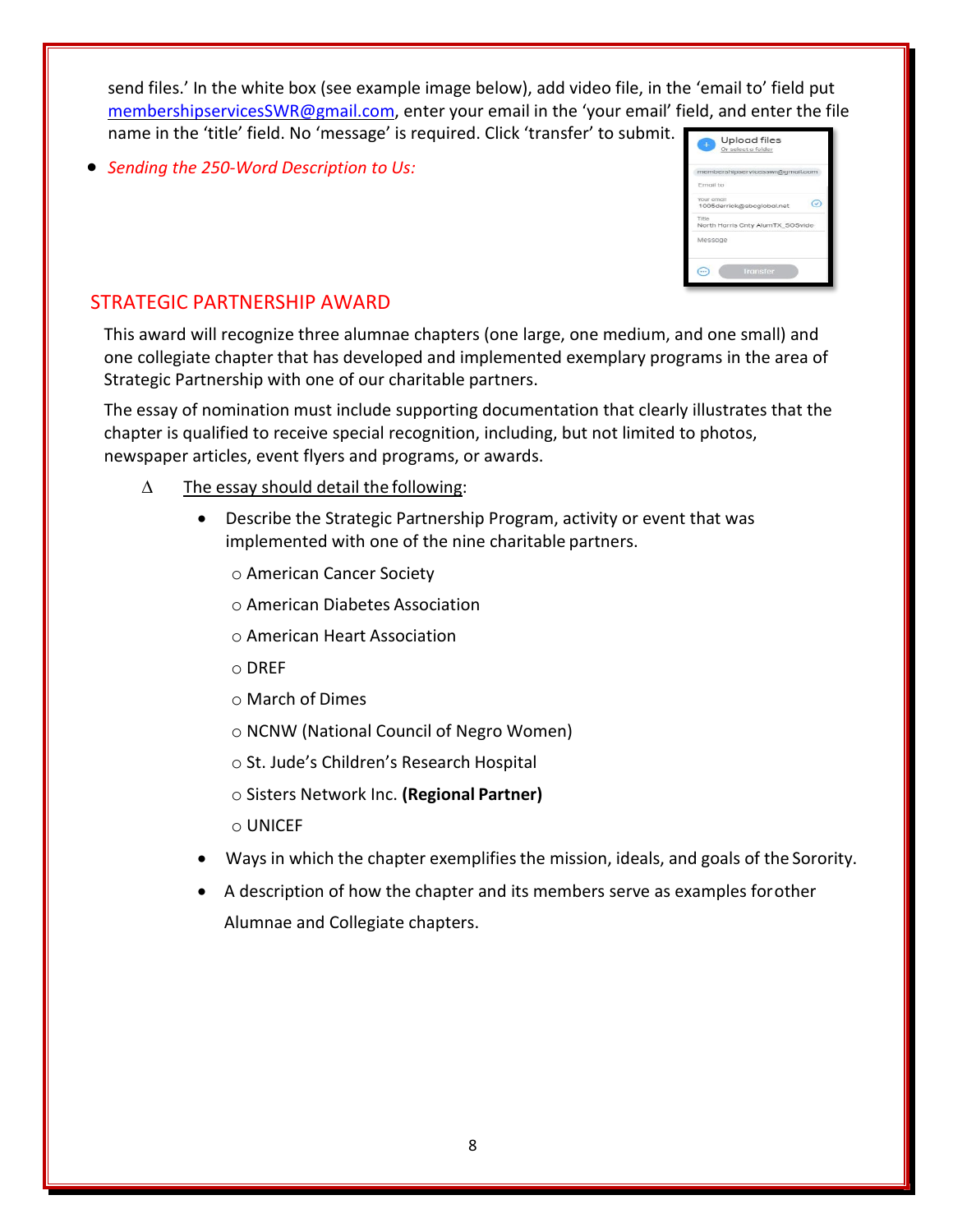# ARTS & LETTERS PROGRAM OF THE YEAR AWARD

This award is presented to three alumnae (one large, one medium, and one small) and one collegiate chapter that has promoted the creative works and advanced a positive image of African Americans in the community through music, dance, drama, and poetry.

The essay of nomination must include supporting documentation that clearly illustrates the chapter is qualified to receive special recognition, including, but not limited to photos, newspaper articles, event flyers, and programs, or awards.

- ∆ The essay should detail the following:
	- Description of how your Arts & Letters Activity impacted the community and/or sought to cultivate a positive image of African Americans through the mediums of music, dance, drama, poetry, or other cultural enrichment activities.
	- Inclusion of your Delta GEMS, Delta Academy, EMBODI or other youth groups in your activity.
	- Inclusion of a creative partnership with other Delta Chapters, Greek organizations, or other community organizations to increase Arts & Letters awareness resulting in a stronger impact, please provide details.

#### ∆ The Arts & Letters Program should:

- Represent a variety of diverse genres to include print, visual arts, music, dance,and theatre.
- Provide exposure to a variety of cultural venues within the community.
- Emphasize strong community and chapter involvement.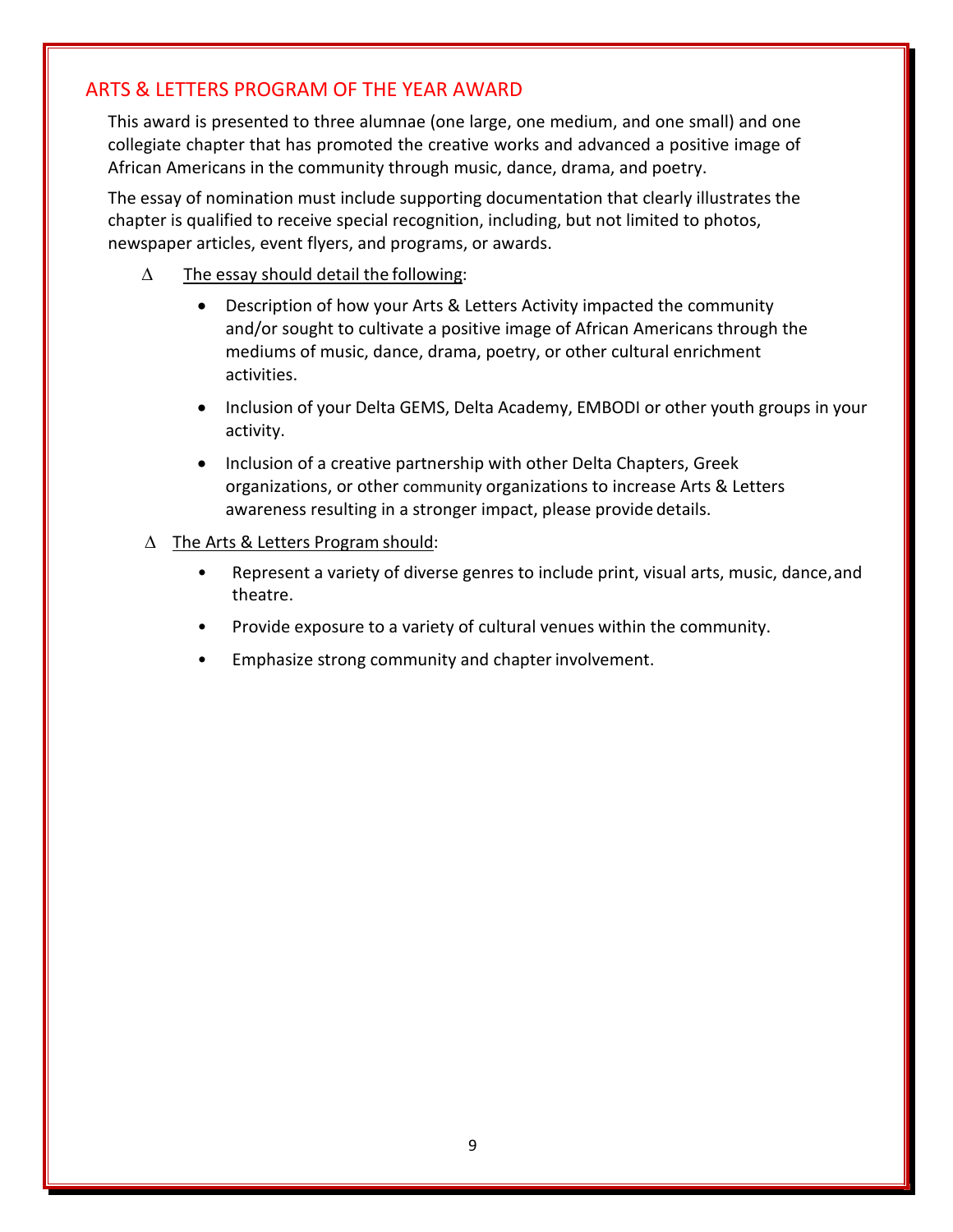# CHAPTER OF THE YEAR

This award is presented to three alumnae one large, one medium, and one small and one collegiate chapter that have demonstrated exemplary programming encompassing a minimum of three or more of the Five-Point Programmatic Thrust and exhibited innovation and quality execution in the areas of internal development, programmatic delivery, community involvement, chapter management, and member involvement.

The essay of nomination must include supporting documentation that clearly illustrates the chapter is qualified to receive such an honor, including, but not limited to photos, newspaper articles, event flyers and programs, or awards.

#### ∆ The essay should detail the following:

- Chapter must be in compliance for the 2021-2022 sororityyear.
- Execute quality programs in a minimum of 3 areas of the Five Point Programmatic Thrust.
- Show support of State, Regional, and Nationalactivities/initiatives through chapter programming.
- Describe how the chapter made an impact on the community/college campus through the programs/activities presented.
- Shows creativity in how programs were implemented.
- Include details of collaboration with other Delta Chapters, Greeks organizations, or other community organizations for a strongerimpact.
- Describe how the chapter has embraced the sorority mission, ideals, and goals, thus upholding the legacy of our Founders.
- Describe how the chapter has promoted sisterhood and service in the community.
- Submission may include a maximum of 6 photos, as well as other documents such as newspaper articles, programs, and event flyers.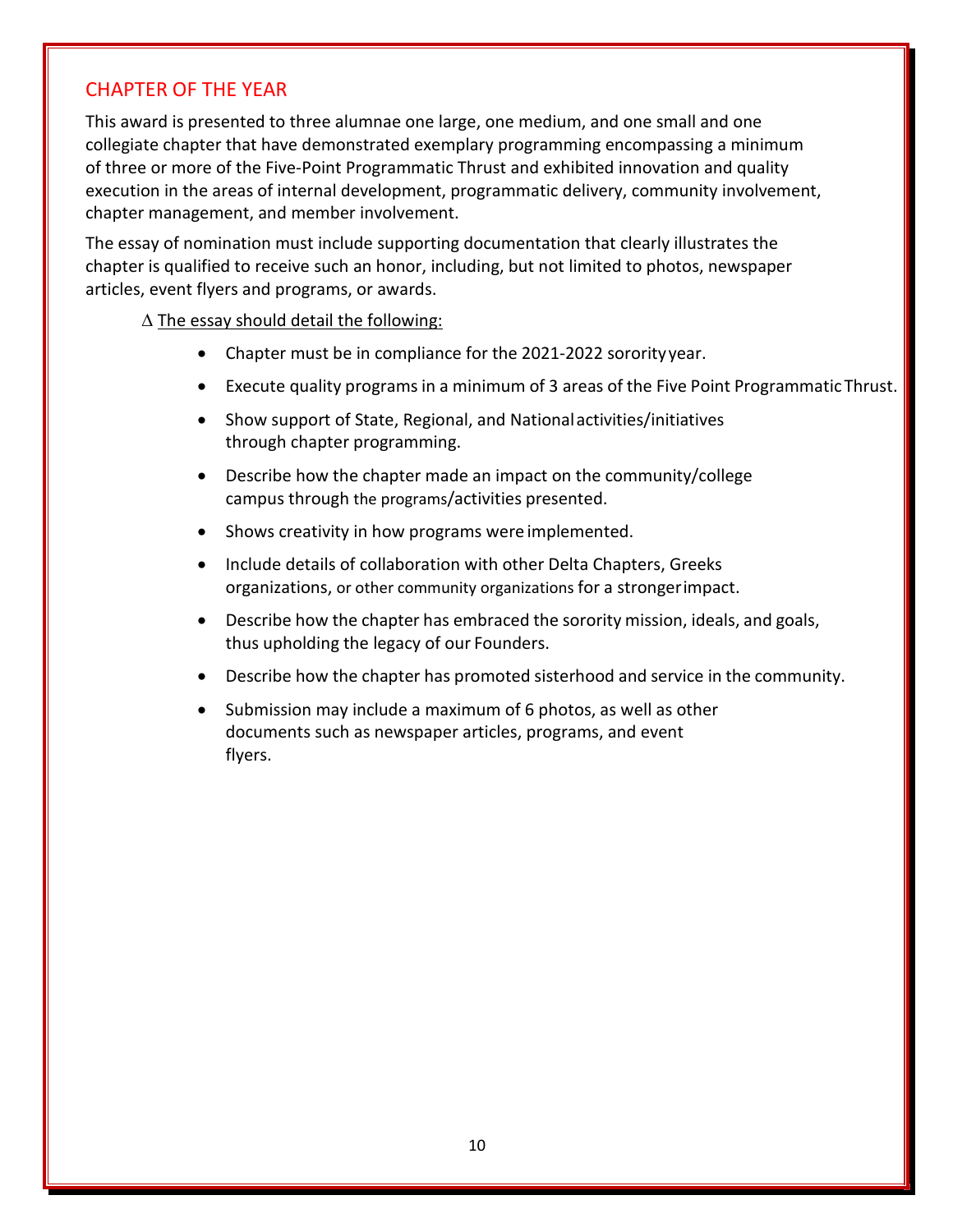# DELTA DEAR OF THE YEAR AWARD

This award is presented to a Delta Dear who has been an outstanding member of a chapter. This Soror is caring, nurturing, and has served as a role model throughout her Delta career. She has also been a pioneer in her profession.

#### **Requirements for Nomination**:

- The nominee must have been financial for the 2021-2022 sororityyear.
- Must be age 62 or over.
- Must be nominated by a chapter President or herdesignee.

The essay of nomination must include a photo of the nominee and supporting documentation that clearly illustrates that the candidate is qualified to receive such an honor, including, but not limited to photos, newspaper articles, event flyers, and programs, or awards

- $\Delta$  The essay should detail the following:
	- Current chapter in which the Soror is financial.
	- Ways in which the Soror exemplifies the Sorority's Nine Cardinal Virtuesin her daily interaction with others.
	- Examples of how the Soror shares her knowledge and expertise with others.
	- Ways in which the Soror has exhibited involvement in her chapter and her community.
	- Any outstanding achievements or awards for leadership and/or professional and volunteer activities.
	- Any local, state, regional or national leadership roles the Soror has been involved in during the 2021-2022 sorority year.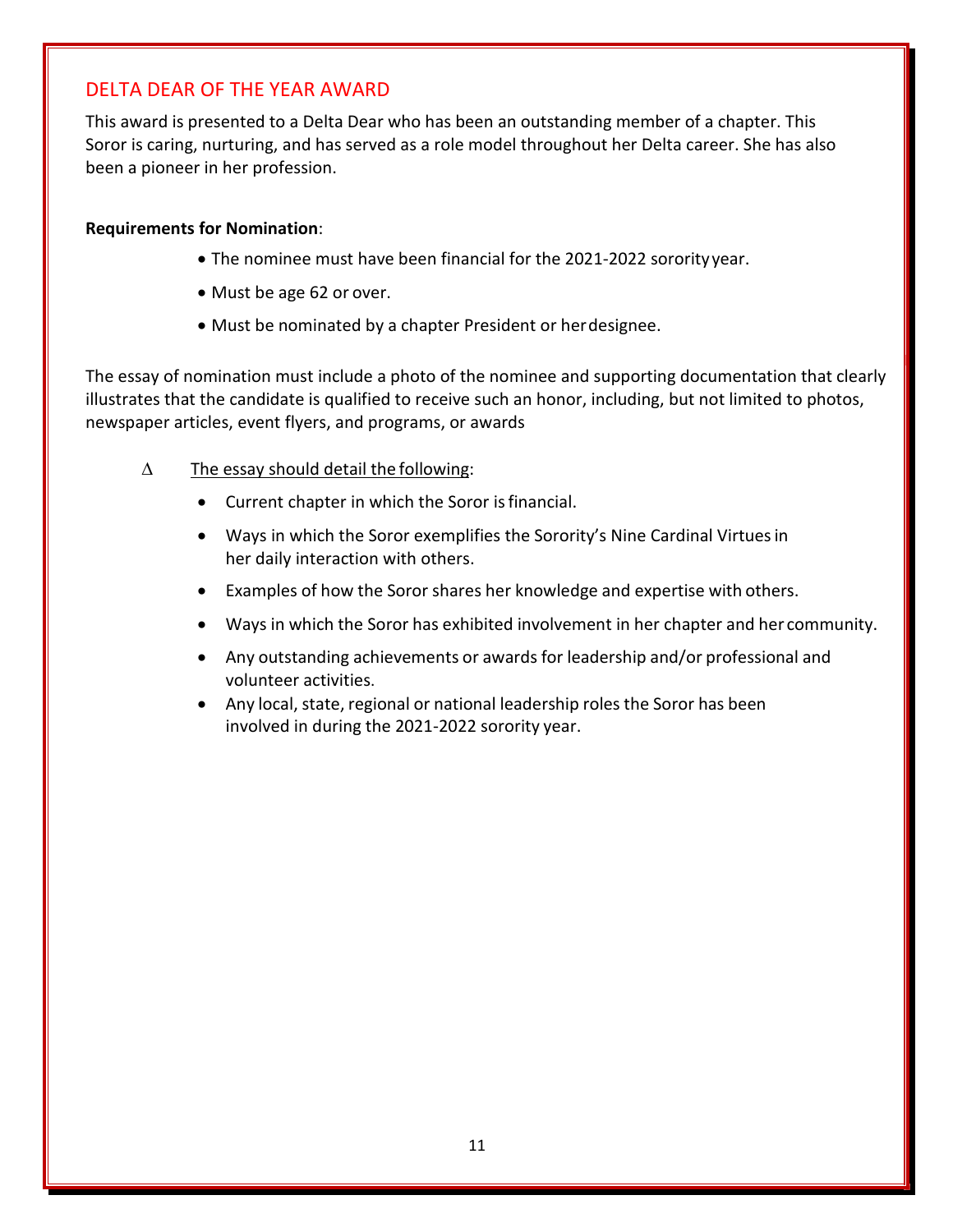# OUTSTANDING COLLEGIATE MEMBER OF THE YEAR

This award is presented to the collegiate Soror who has significant service and contributions to Delta Sigma Theta Sorority Incorporated as a member of her chapter.

#### **Requirements for Nomination**:

- The nominee must have been financial for the 2021-2022 sorority year.
- Must be a member of a chapter.
- Must be submitted by the chapter president or herdesignee.

The essay of nomination must include supporting documentation that clearly illustrates that the chapter is qualified to receive such an honor, including, but not limited to photos, newspaper articles, event flyers, and programs, or awards.

#### **The Collegiate nominee should:**

- Attend and participate in chapter and committee meetings.
- Attend, participate, and support chapter programs andactivities.
- Model outstanding leadership, character traits, and elements of the nine cardinal virtues.
- Demonstrate commitment to Delta Sigma Theta Sorority, Incorporated
- Contribute to leading the chapter in superior community service and impact.
- Maintain a minimum 2.75 or 3.0 GPA

# OUTSTANDING ALUMNAE MEMBER OF THE YEAR

This award is presented to the Soror who has significant service and contributions to Delta Sigma Theta Sorority Incorporated as a member of a chapter.

#### **Requirements for Nomination**:

- The nominee must have been financial for the 2021-2022 sorority year.
- Must be a member of a chapter.
- Must be submitted by the chapter president or herdesignee.

The essay of nomination must include a photo of the nominee and supporting documentation that clearly illustrates that the candidate is qualified to receive such an honor, including, but not limited to photos, newspaper articles, event flyers, and programs, or awards.

#### **The Alumnae nominee should:**

- Attend and participate in chapter and committee meetings.
- Attend, participate, and support chapter programs andactivities.
- Model outstanding leadership, character traits, and elements of the nine cardinal virtues.
- Demonstrate commitment to Delta Sigma Theta Sorority Incorporated
- Contribute to leading the chapter in superior community service and impact.